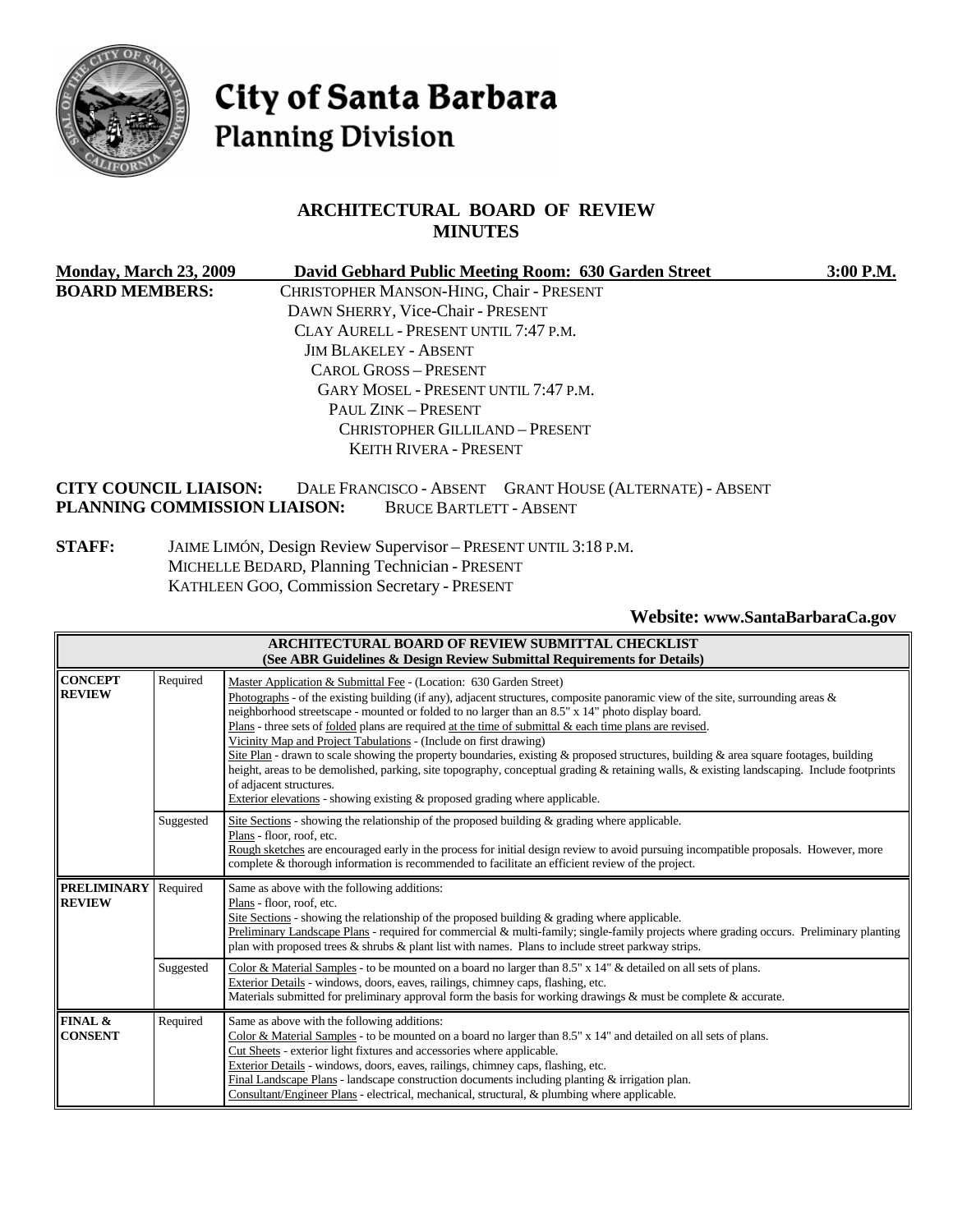#### **PLEASE BE ADVISED**

- The approximate time the project will be reviewed is listed to the left of each item. It is suggested that applicants arrive 15 minutes early. The agenda schedule is subject to change as cancellations occur. Staff will notify applicants of time changes.
- The applicant's presence is required. If an applicant is not present, the item will be postponed indefinitely. If an applicant cancels or postpones an item without providing advance notice, the item will be postponed indefinitely and will not be placed on the following Architectural Board of Review (ABR) agenda. In order to reschedule the item for review, a rescheduling fee will be paid and the applicant must fill out and file a Supplemental Application Form at 630 Garden Street (Community Development Department) in addition to submitting appropriate plans.
- All approvals made by the ABR are based on compliance with Municipal Code Chapter 22.68 and with adopted ABR guidelines. Some agenda items have received a mailed notice and are subject to a public hearing.
- The ABR may grant an approval for any project scheduled on the agenda if sufficient information has been provided and no other discretionary review is required. Substitution of plans is not allowed, if revised plans differing from the submittal sets are brought to the meeting, motions for preliminary or final approval will be contingent upon staff review for code compliance.
- The Board may refer items to the Consent Calendar for Preliminary and Final Architectural Board of Review approval.
- Concept review comments are valid for one year. A Preliminary approval is valid for one year from the date of the approval unless a time extension has been granted. A Final approval is valid for two years from the date of final action unless a time extension has been granted or a Building Permit has been issued.
- Decisions of the ABR may be appealed to the City Council. For further information on appeals, contact the Planning Division Staff or the City Clerk's office. Appeals must be in writing and must be filed with the City Clerk at City Hall, 735 Anacapa St. within ten (10) calendar days of the meeting at which the Board took action or rendered its decision.
- **AMERICANS WITH DISABILITIES ACT:** In compliance with the Americans with Disabilities Act, if you need special assistance to gain access to, comment at, or participate in this meeting, please contact the Planning Division at 805-564-5470. If possible, notification at least 48 hours prior to the meeting will enable the City to make reasonable arrangements in most cases.
- **AGENDAS, MINUTES and REPORTS**: Copies of all documents relating to agenda items are available for review at 630 Garden St. and agendas and minutes are posted online at [www.SantaBarbaraCa.gov/](http://www.santabarbaraca.gov/)abr. **Materials related to an item on this agenda submitted to the ABR after distribution of the agenda packet are available for public inspection in the Community Development Department located at 630 Garden St., during normal business hours.** If you have any questions or wish to review the plans, please contact Michelle Bedard, at (805) 564-5470 between the hours of 8:30 a.m. to 4:00 p.m., Monday through Thursday, and every other Friday, or by email at [mbedard@santabarbaraca.gov](mailto:mbedard@santabarbaraca.gov). Please check our website under City Calendar to verify closure dates.

## **LICENSING ADVISORY:**

The Business and Professions Code of the State of California and the Municipal Code of the city of Santa Barbara restrict preparation of plans for certain project types to licensed professionals. Applicants are encouraged to consult with Building and Safety Staff or Planning Staff to verify requirements for their specific projects.

Unlicensed persons are limited to the preparation of plans for:

- $\triangleright$  Single or multiple family dwellings not to exceed four (4) units per lot, of wood frame construction, and not more than two stories and basement in height;
- $\triangleright$  Non-structural changes to storefronts; and,
- $\blacktriangleright$  Landscaping for single-family dwellings, or projects consisting solely of landscaping of not more than 5,000 square feet.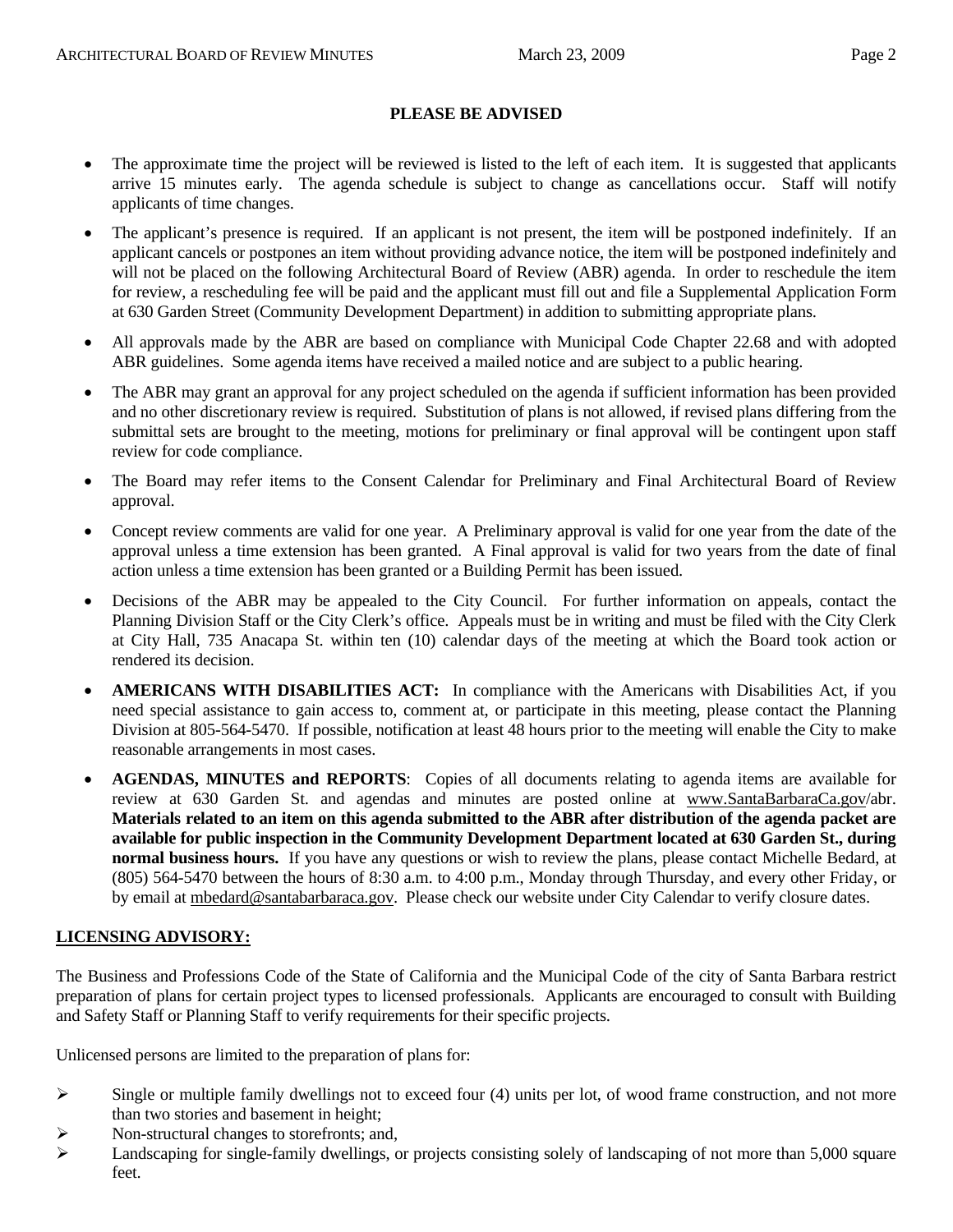# **NOTICE:**

- 1. That on Thursday, March 19, 2009 at 4:00 p.m., this Agenda was duly posted on the indoor and outdoor bulletin boards at the Community Development Department, 630 Garden Street, and online at [www.SantaBarbaraCa.gov/abr.](http://www.santabarbaraca.gov/abr)
- 2. This regular meeting of the Architectural Board of Review will be broadcast live on City TV-18, or on your computer via <http://www.santabarbaraca.gov/Government/Video/> and then clicking City TV-18 Live Broadcast. City TV-18 will also rebroadcast this meeting in its entirety on Wednesday at 8:00 a.m. on Channel 18. An archived video copy of this meeting will be viewable on computers with high speed internet access the following Wednesday at [www.santabarbaraca.gov/abr](http://www.santabarbaraca.gov/abr) and then clicking *Online Meetings.*

# **CALL TO ORDER.**

The Full Board meeting was called to order at 3:01 p.m.

# **ROLL CALL:**

| Members present: | Manson-Hing, Sherry, Mosel, Zink, Gross, Aurell, Rivera, and Gilliland. |
|------------------|-------------------------------------------------------------------------|
| Members absent:  | Blakely.                                                                |

Staff present: Jaime Limón, Bedard and Goo.

#### **GENERAL BUSINESS:**

A. Public Comment:

No public comment.

B. Approval of Minutes:

| Motion: | Approval of the minutes of the Architectural Board of Review meeting of <b>March 9, 2009</b> , as |
|---------|---------------------------------------------------------------------------------------------------|
|         | amended.                                                                                          |
| Action: | Gross/Rivera, 6/0/2. Motion carried. (Manson-Hing/Aurell abstained, Blakeley absent).             |

## C. Consent Calendar:

| Motion: | Ratify the Consent Calendar of March 16, 2009. The Consent Calendar was reviewed by Clay<br>Aurell.                                                   |
|---------|-------------------------------------------------------------------------------------------------------------------------------------------------------|
| Action: | Aurell/Sherry, 8/0/0. (Blakeley absent) Motion carried.                                                                                               |
| Motion: | Ratify the Consent Calendar of March 23, 2009. The Consent Calendar was reviewed by Clay<br>Aurell, and for landscaping items B and C by Carol Gross. |
| Action: | Aurell/Sherry, 8/0/0. (Blakeley absent) Motion carried.                                                                                               |

Mr. Limón requested the Board's opinion on sending subdivision applications which staff believed should be referred to the Single Family Design Board (SFDB) and not to be subject to the ABR, before making such suggestion to City Council. The Board agreed with staff's recommendations.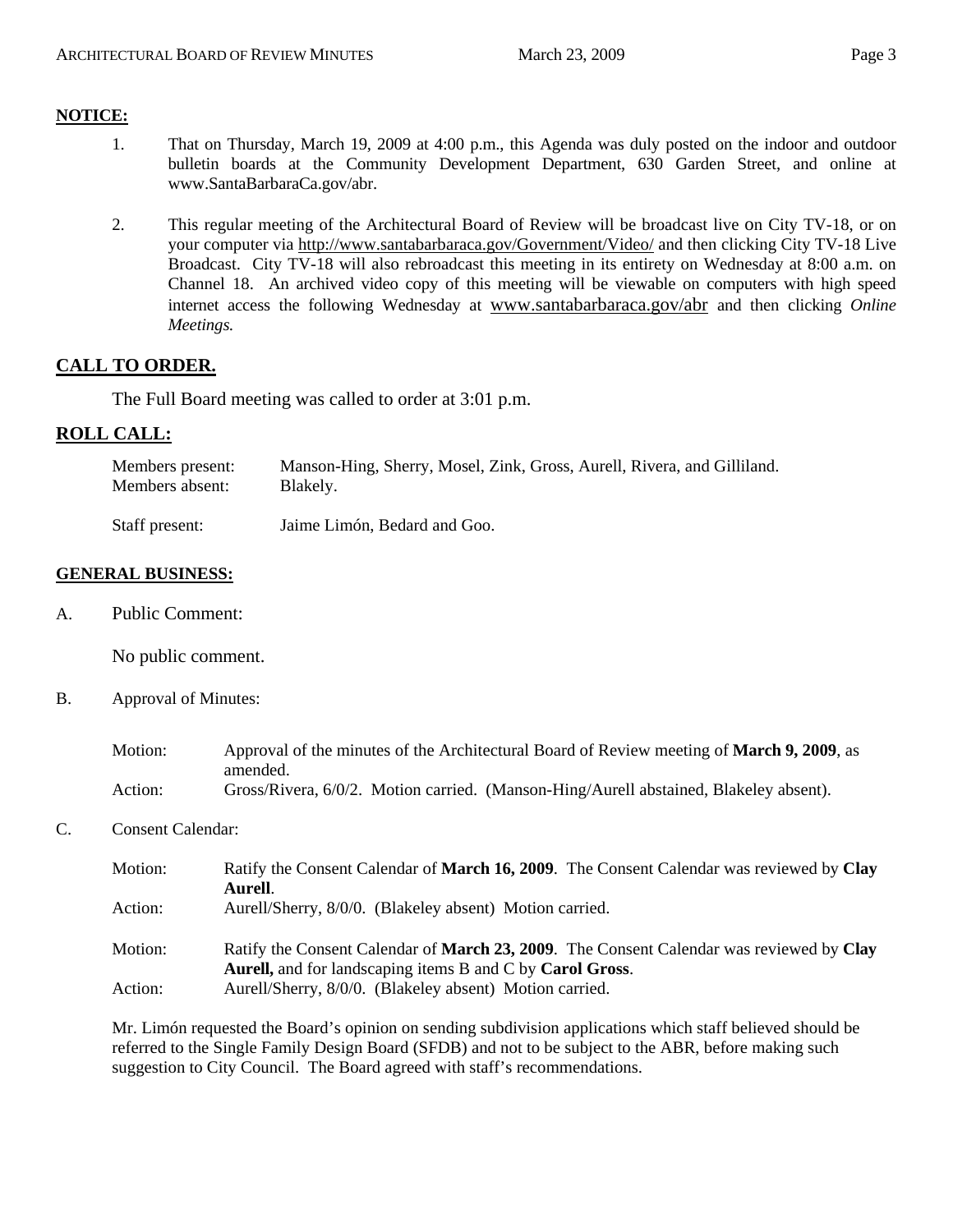- D. Announcements, requests by applicants for continuances and withdrawals, future agenda items, and appeals.
	- 1) Ms. Bedard made the following announcements:
		- a) Board member Blakeley is absent from today's meeting.
		- b) The Board's previous February 23<sup>rd</sup> preliminary approval of 1298 Coast Village Road project has a pending tentative appeal to City Council scheduled for Tuesday, May  $5<sup>th</sup>$ . Board member Manson-Hing has been assigned to represent the Board at that hearing.
		- c) Tuesday, March 24<sup>th</sup> Council hearing will be reviewing the Alternative Building Heights Charter Amendment and the Companion Implementation Ordinance, to review the draft language and declare a project for purposes of Environmental Review.
		- d) The City Clerks Office has requested that Board members Jim Blakeley and Gary Mosel turn in their Statement of Economic Interest forms.
	- 2) Board member Gross announced she will be stepping down from agenda Item #5, 13 S. Soledad Street.
	- 3) Board members Aurell and Mosel announced they will be stepping down on agenda Item #6, 617 Bradbury Avenue.
	- 4) Board member Rivera announced he will be stepping down on agenda Item #1, 705 Norman Firestone Road.
	- 5) Board member Sherry announced she will be absent from the next scheduled ABR meeting on April 6, 2009.
- E. Subcommittee Reports.

None.

F. Possible Ordinance Violations.

Board member Gross reported that for nearly a year almost all of the previously approved landscaping (except for a few remaining trees) that was part of the Conditions of Approval for the Lazy Acres expansion improvements project for the parking lot area shared with the Longs Drug Store has been removed and looks very unpleasant and lacks the required sufficient landscaping.

# **CONCEPT REVIEW - NEW ITEM: PUBLIC HEARING**

## **1. 705 NORMAN FIRESTONE RD A-F/SD-3 Zone**

 Assessor's Parcel Number: 073-450-003 Application Number: MST2008-00524 Owner: City of Santa Barbara Applicant: Goleta Sanitary District Architect: Penfield & Smith Engineers, Inc.

(Proposal to construct a new 400 square foot pump house, an 8-foot tall block wall that encompasses a 57 foot by 80 foot area around the pump house, and new landscaping on the City Airport property. The pump house will provide a permanent replacement of the forced main at the Firestone Road Lift Station. Project requires Planning Commission Review for a Coastal Development Permit.)

## **(Comments only; Project requires Environmental Assessment and Planning Commission review of a Coastal Development Permit.)**

(3:18)

Present: Andrew Bermond, Assistant Planner; Jennifer Welch, Agent for Penfield & Smith Engineers, Inc.; Kary Poitress, Civil Engineer; and Bob Cunningham and David Jones, Landscape Architects.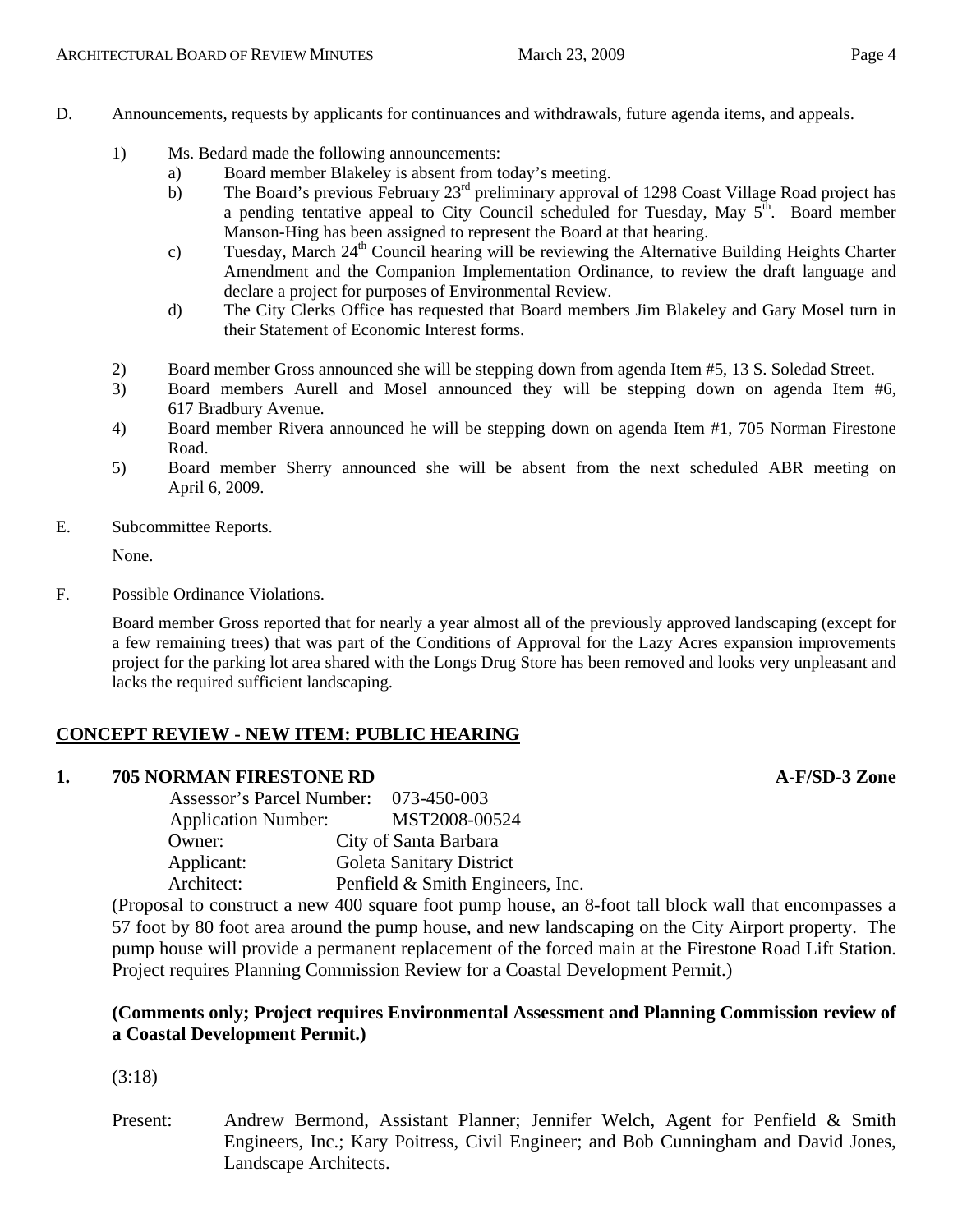Public comment opened at 3:51 p.m. As no one wished to speak, public comment was closed.

An opposition letter from Paula Westbury was acknowledged by the Board.

## **Motion: Continued indefinitely to Full Board with comments:**  ARCHITECTURE:

- 1) Document the existing buildings in the vicinity.
- 2) Return with the general plan of architectural style of the airport in this vicinity.
- 3) Provide all four elevations of the structure.
- 4) Use of either recessed or flush ventilation units on the sides of the structure is preferred.
- 5) Provide details of all gates, doors, windows, etc.
- 6) Flat skylights are preferred rather than domes shaped skylights.
- 7) Applicant to provide reasoning for keeping the existing structures proposed to remain.
- 8) The Board understands that a setback is not required for an interior street however the Board would prefer to see the structure pushed back to accommodate an increased set back.
- 9) Provide documentation of the tipuana tree dripline.
- 10) Provide comments on the exposed piping at the bridge.

LANDSCAPING:

- 1) Study methods that the clinging vines may mitigate the blank walls of the new structure.
- 2) The proposed planting palette is acceptable.

Action: Gross/Zink, 7/0/0. Motion carried. (Rivera stepped down, Blakeley absent).

# **FINAL REVIEW**

# **2.** 601 E MICHELTORENA ST **C-O** Zone

| Assessor's Parcel Number: 027-270-030 |                                           |
|---------------------------------------|-------------------------------------------|
| <b>Application Number:</b>            | MST2003-00827                             |
| Owner:                                | Santa Barbara Cottage Hospital Foundation |
| Agent:                                | Ken Marshall                              |
| Architect:                            | Cearnal Andrulaitis, LLP                  |
|                                       |                                           |

(The Santa Barbara Cottage Hospital Foundation Workforce Housing Project will remove the former St. Francis Hospital complex, including the main hospital, convent, central plant, and other ancillary structures and construct 115 residential condominiums that will cover approximately 5.94 acres of the 7.39 acre site. Eighty-one of the units will be sold to Cottage Hospital employees at prices within the City's structure for affordable units and 34 units will be sold at market rates. The project will provide approximately 265 parking spaces, including 254 parking spaces for the 115 condominium units and 11 spaces for the Villa Riviera facility. **The project was approved by the Planning Commission on September 21, 2006 (Resolution No. 039-06), and by the City Council on December 19, 2006 (Resolution No. 06-103), and April 29, 2008 (Resolution No. 08-038**).)

# **(Final Approval is requested. Project requires compliance with Council Resolution No. 08-038.)**

(3:59)

Present: Joe Andrulaitis, Architect; and Katie O'Reilly-Rogers, Landscape Architect; and Irma Unzueta, Project Planner.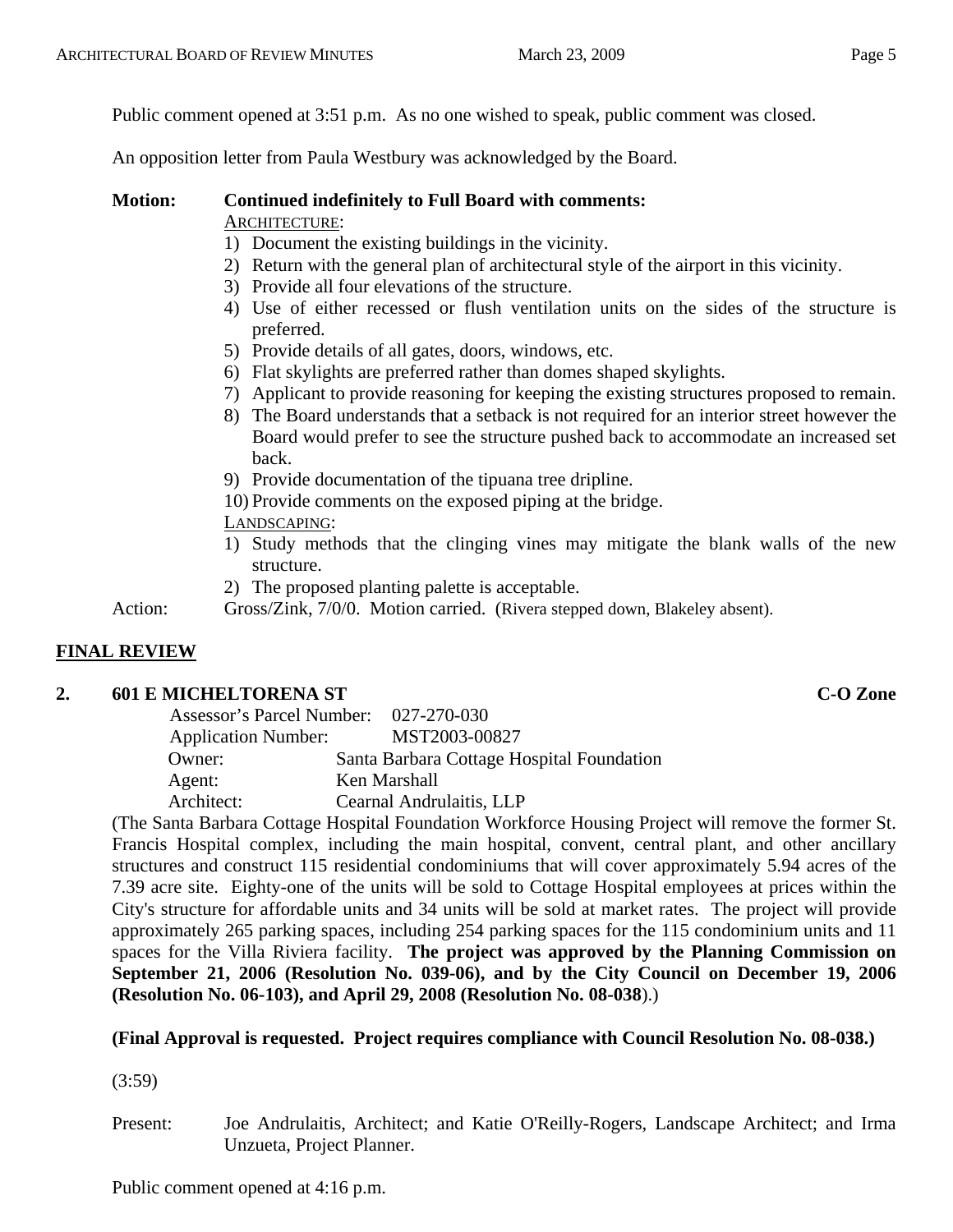Kellam de Forest, proposed memorial plan is extremely minimal, should utilize the original architectural elements as directed by Council, recover the original St. Francis stigmata statue, the corner park on Salsipuedes and Micheltorena Streets should relate more to the buildings to be more formal and closer to the axial design with more relationship with the buildings.

Tony Fischer (St. Francis Friends and Neighbors), opposed: project is still too dense and doesn't comply with zoning, more effort needs to be made to recover the St. Francis stigmata statue, a review of plans should be done to confirm consistency with Council resolutions and conditions, lighting plans should be included from the parking lot to residences in the senior facility.

An opposition letter from Paula Westbury was acknowledged by the Board.

Public comment closed at 4:19 p.m.

# **Motion: Continued two weeks to Full Board with comments:**  ARCHITECTURE:

- 1) Carry forward previous Historic Landmarks Commission comments: #2) *Authentic paving material would be preferred*; #7) *Something related to St. Francis should be included, such as a replica of a statue or an abstract form*; and 8) *Incorporate elements of the old building.* Prior to demolition, actively search for archival pieces at the existing site to be incorporated into the project (exp. Flagstone, etc.), and if needed, indicate such on the plans.
- 2) Per the previous Historic Landmarks Commission suggestion, a small tree is to be incorporated into the visitor area.
- 3) In general, the Board prefers the commemorative display at the corner location.
- 4) Continue to refine the hardscape and landscaping at the corner location. Incorporate the grade change, elevation, and the wall at Salsipuedes Street.
- 5) Further refine the commemorative plaque area.
- 6) Update the lighting plan to reflect the changes to the project.
- 7) Consider the addition of a bench in the former gazebo area.

8) Staff to clarify the condition of the shuttle stop per the resolution. LANDSCAPING:

- 1) The stenocarpus trees are to be a minimum 24-inch box size.
- 2) Introduce low plant groupings among the existing ground cover along the Micheltorena and California Streets parkway.
- 3) Study the planting in the corner visitor area to be more historic in nature.

Action: Gross/Sherry, 8/0/0. (Blakeley absent) Motion carried.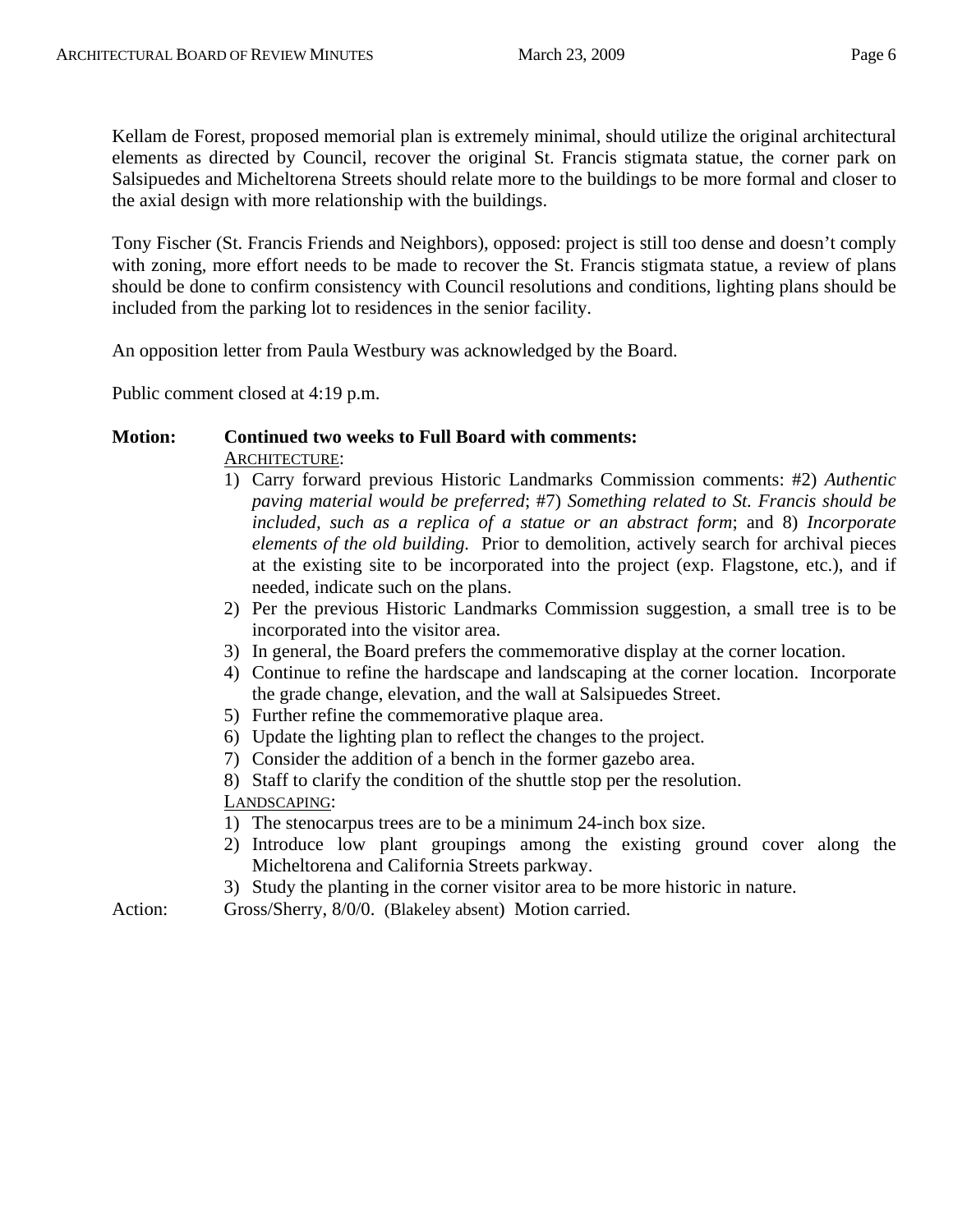# **PRELIMINARY REVIEW**

# **3. 221 N NOPAL ST M-1 Zone**

 Assessor's Parcel Number: 017-041-004 Application Number: MST2008-00538 Owner: Archdiocese of Los Angeles Architect: Garcia Architects Applicant: Our Lady of Guadalupe

(Proposal for Phase 2 of project at Our Lady of Guadalupe Church to construct a 1,487 square foot single-story addition to be used as a side-chapel, and 96 square foot partial demolition to the existing 6,576 square foot church. The proposal will result in a net addition of 1,391 square feet. The 1,487 square foot side-chapel addition will provide 136 new seats for a total of 485 seats. The project also includes new parking, paving, and landscaping. 34 new parking spaces will be provided for a total of 98 parking spaces. Phase 1 of the project was approved under MST2006-00015 on August 20, 2007. The project requires Development Plan Approval by ABR for the allocation of 1,391 square feet of Measure E square footage.)

# **(Preliminary and Final Approval are requested. Project requires Development Plan Approval.)**

(5:12)

Present: Gil Garcia, Applicant.

Public comment opened at 5:29 p.m. As no one wished to speak, public comment was closed.

An opposition letter from Paula Westbury was acknowledged by the Board.

## **Motion: Preliminary Approval and return to Consent with the following conditions:**  ARCHITECTURE:

- 1) The proposed cupola is acceptable.
- 2) Study the height of the cross above the cupola for a more prominent extension.
- 3) Change the skylight glazing to be flat glass instead of dome shaped.
- 4) Provide open metal guard rails at the south east entry to the church, at the north and central west entry to the church, and the south central entry to the church.

# LANDSCAPING:

- 5) Provide landscaping for the entire parkway.
- 6) Provide a revised landscape plan showing the additional tree on the south elevation.
- 7) The landscape is appreciated by the Board.
- 8) Study incorporating breaks in the agapanthus to allow pedestrian access from the parking lot to the building.
- Action: Gross/Aurell, 8/0/0. (Blakeley absent) Motion carried.

## **\*\*\* THE BOARD BRIEFLY RECESSED AT 5:38 P.M. AND RECOVENED AT 5:39 P.M. \*\*\***

# **Motion: Motion to re-open the previous item, 221 N. Nopal Street to make Development Plan Approval findings.**

Action: Manson-Hing/Mosel, 8/0/0. (Blakeley absent) Motion carried.

## **Addendum Motion: Development Plan Approval findings were made on the project.**

Action: Gross/Aurell, 8/0/0. (Blakeley absent) Motion carried.

# **\*\*\* THE BOARD OFFICIALLY RECESSED AT 5:39 P.M. AND RECOVENED AT 6:08 P.M. \*\*\***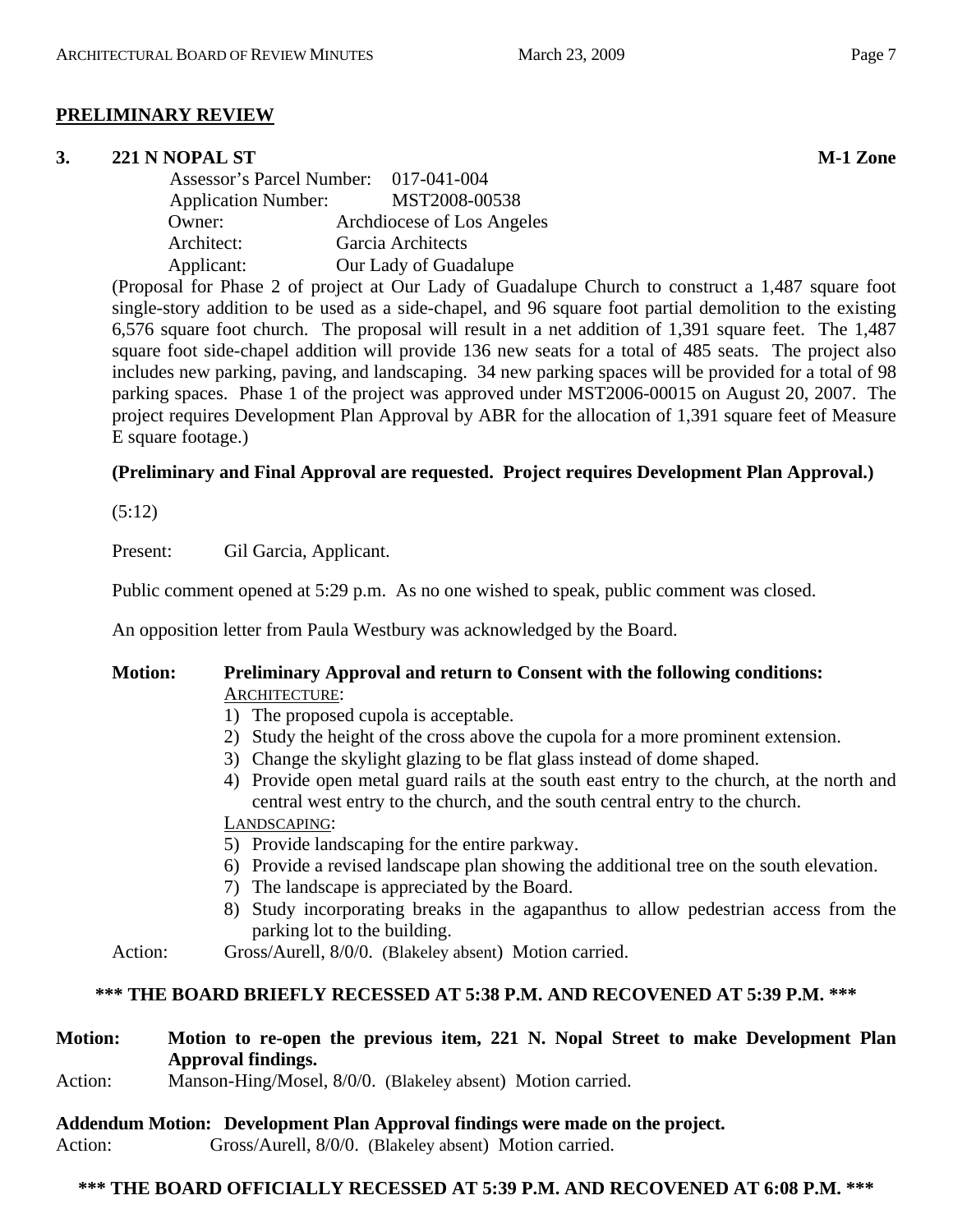# **CONCEPT REVIEW - CONTINUED ITEM**

# **4.** 632 E CANON PERDIDO ST R-3 Zone

| Assessor's Parcel Number: 031-032-017 |                                        |
|---------------------------------------|----------------------------------------|
| <b>Application Number:</b>            | MST2008-00563                          |
| Owner:                                | Boys & Girls Club of Santa Barbara Inc |
| Architect:                            | Lenvik & Minor Architects              |

(Proposal to construct a new, two-story, 14,032 square foot addition for new permanent classrooms and administration offices at the El Montecito School on a 2.20 acre parcel in the R-3 Zone. The site is currently developed with 17,039 square feet of existing permanent structures and 7,200 square feet of temporary portable units for a total of 24,239 square feet of existing on site development. The proposal includes the removal of the 7,200 square feet of temporary portable classrooms and with the proposed addition of 14,032 square feet of permanent structures, the project will result in a net addition of 6,832 square feet to the site, and will result in a total of 31,071 square feet of on-site development. The site currently includes 24 parking spaces and the proposal includes the addition of 7 new spaces for a total of 32 parking spaces. The project requires Planning Commission review for Development Plan Approval for new non-residential square footage, a Conditional Use Permit for continued non-residential use in the R-3 Zone, and modifications for parking and lot coverage to exceed 25 percent of the lot for nonresidential use.)

# **(Comments only; project requires Environmental Assessment, Compatibility Analysis and Planning Commission Review for Development Plan Approval, a Conditional Use Permit, and modifications for parking and lot coverage.)**

(6:08)

Present: Jeff Gorrell, Lenvik & Minor Architects and Carolyn Brown, Executive Director of the Boys & Girls Club of Santa Barbara

Public comment opened at 6:24 p.m.

David Bolton, opposed: project is too large for the neighborhood, proposed parking, and opposed to palm tree relocation or removal which is currently used as a noise buffer.

An opposition letter from Paula Westbury was acknowledged by the Board.

Public comment closed at 6:28 p.m.

Straw vote: How many of the Board would like the motion to include a statement to alleviate the Board's concerns about drop-off and circulation in the site plan? 8/0 (passed).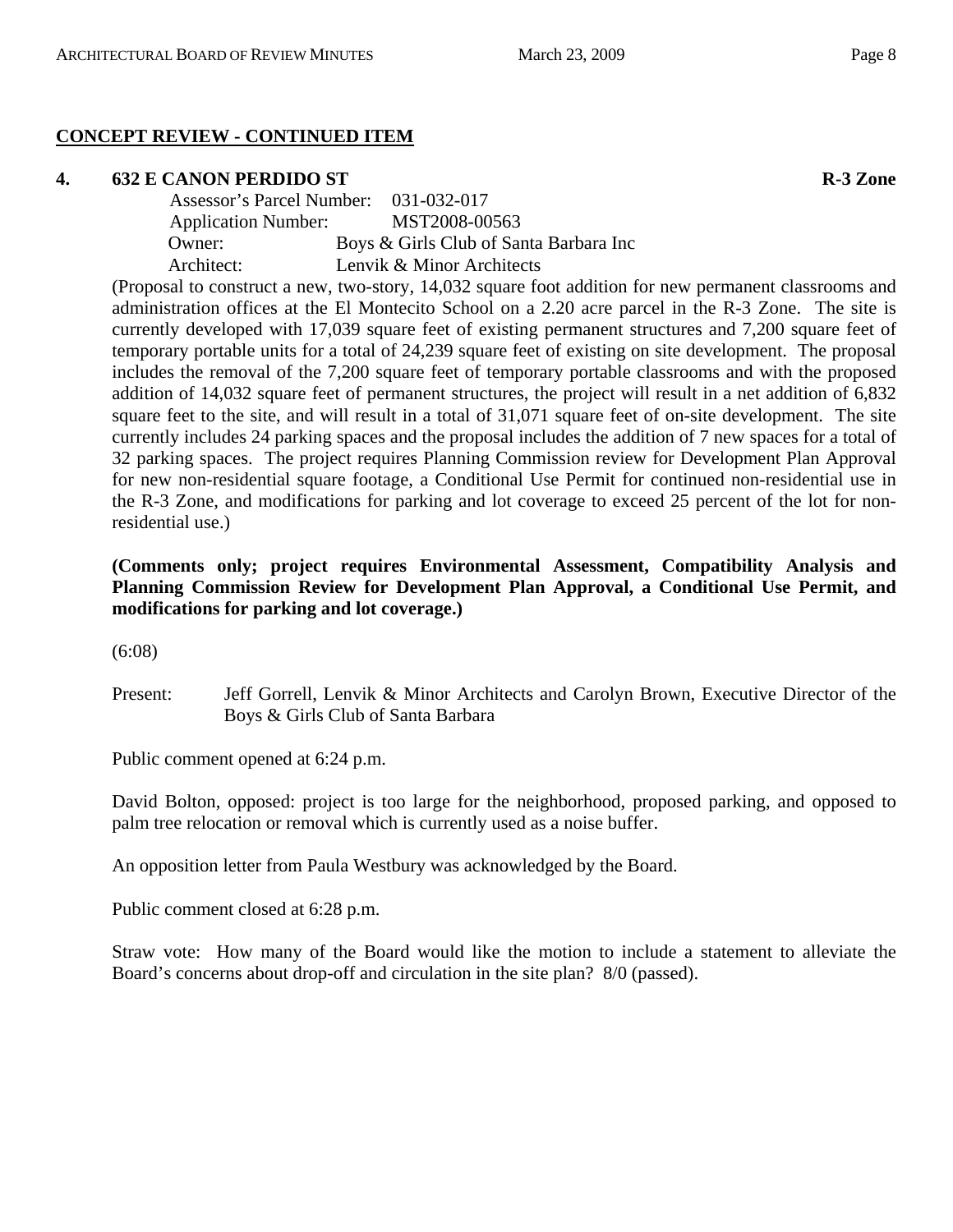# **Motion: Continued indefinitely to the Full Board with comments:**

- 1) Regarding documentation, the Board is unable to give full guidance on the project as the Applicant needs to provide complete documentation of the existing site, including: a complete survey of landscaping to show the neighboring structures on the property, and clear photographs on surrounding neighborhood including the surrounding streets. Applicant to return with separate elevations and composite elevations of the school and structures.
- 2) Study the site plan with respect to the drop-off and circulation program to alleviate the Board's concerns. Review revised proposal with the Transportation Department to develop a more satisfactory drop-off and parking area.
- 3) Restudy the requested buffer zones for neighbors on the south side.
- 4) Applicant is encouraged to meet with the neighbors to address neighborhood concerns.
- 5) Carry forward the Board's previous December 15th comments #1) *As to the architectural styling, the Board reserves the right to further review the project in it's mass, bulk and scale, and architectural design elements; and to ask the Planning Commission to rule on the compatibility of the increase in intensity of use.* #3) *Study down-light casting and noise abatement*; and #4) *Restudy the Canon Perdido Street windows.*
- 6) Study architectural elements to be compatible with existing and proposed buildings. LANDSCAPING:

1) The Board looks forward to a landscape plan for review.

Action: Gross/Sherry, 5/3/0. Motion carried. (Manson-Hing/Zink/Mosel opposed, Blakeley absent).

# **PRELIMINARY REVIEW**

# **5. 13 S SOLEDAD ST R-2 Zone**

| Assessor's Parcel Number: 017-183-018            |  |
|--------------------------------------------------|--|
| MST2008-00474<br><b>Application Number:</b>      |  |
| City of Santa Barbara<br>Owner:                  |  |
| Architect:<br><b>Thomas Moore</b>                |  |
| Applicant:<br>Housing Authority of Santa Barbara |  |

(This is a revised project description: Proposal for site improvements to a 1.17 acre lot currently developed with 15 residential apartments. Site improvements include the removal of the existing covered carports and addition of a new masonry garden wall, replace wood curbs with concrete curbs, and add new lighting in parking area, a new 147 square foot trash enclosure, and the addition of three new canopy trees in the parking area. No alterations are proposed for the existing residential units. The proposal will include 31 uncovered parking spaces. 33 parking spaces are currently provided and 19 spaces are required.)

# **(Preliminary and Final Approval are requested.)**

(7:29)

Present: Thomas Moore, Architect; and David Black, Landscape Architect.

Public comment opened at 7:38 p.m. As no one wished to speak, public comment was closed.

An opposition letter from Paula Westbury was acknowledged by the Board.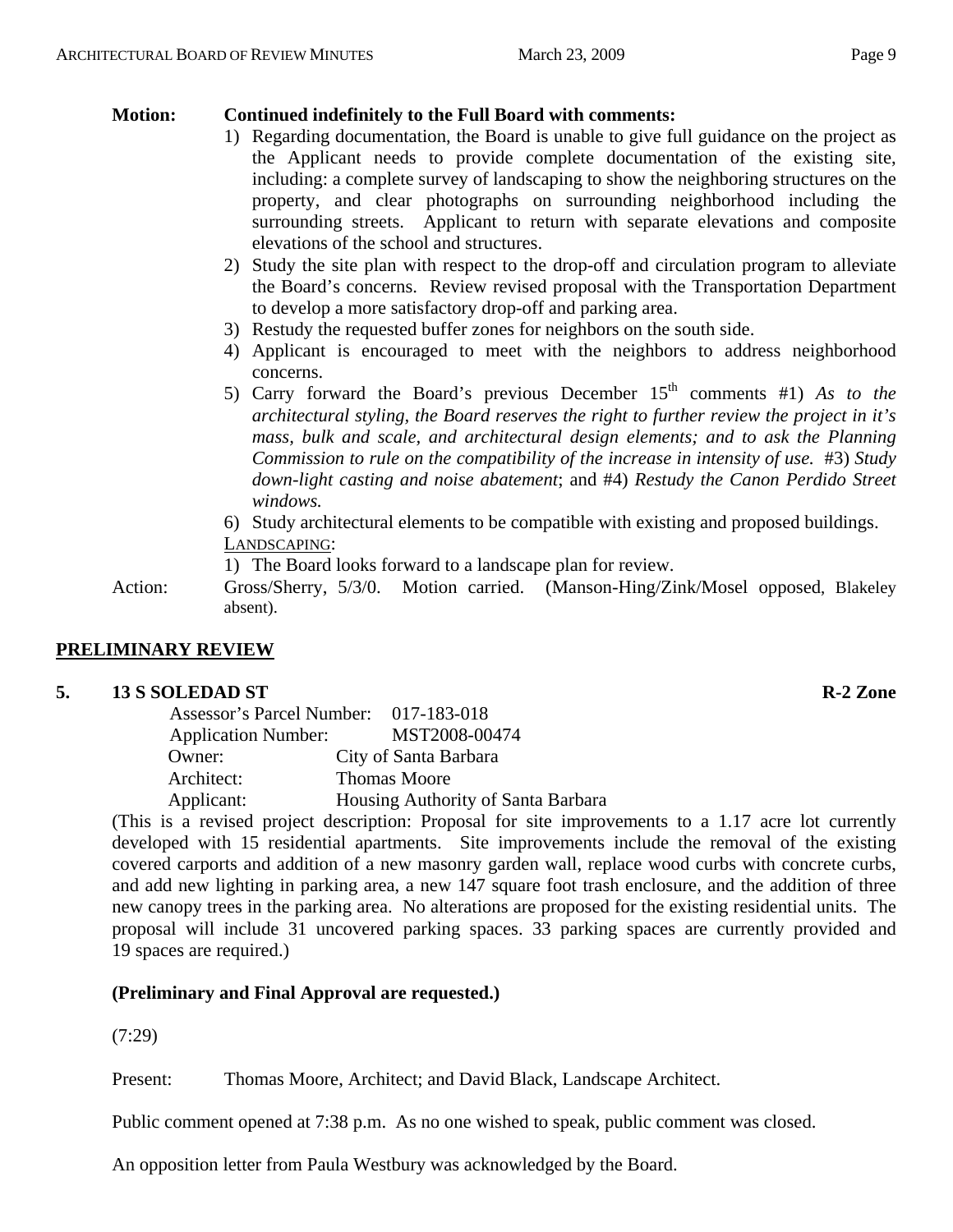# **Motion: Preliminary Approval and return to Consent with the following conditions:**

- 1) Provide a cut sheet and new proposal for a typical pole light fixture.
- 2) Provide revised additional trellis detailing for the trash enclosure area (so that the steel works better with the wood trellis on top).

LANDSCAPING:

- 1) Study the use of the geyeri tree in the Soledad Street entry.
- 2) Relocate the trees east of the building and central to the parking lot, to be more centered in the planting area.
- Action: Mosel/Gilliland, 6/1/0. Motion carried. (Sherry opposed, Gross stepped down, Blakeley absent).

# **CONCEPT REVIEW - CONTINUED ITEM**

# **6. 617 BRADBURY AVE C-2 Zone**

| <b>Assessor's Parcel Number:</b> | 037-122-006             |
|----------------------------------|-------------------------|
| <b>Application Number:</b>       | MST2007-00559           |
| Owner:                           | Leed Santa Barbara, LLC |
| Architect:                       | AB Design Studio        |
|                                  |                         |

(This is a revised project. Proposal to demolish an existing 458 square foot single-family residence and construct a new three-story 5,978 square foot mixed-use development on a 5,000 square foot lot in the C-2 Zone. The project includes 918 square feet of commercial area, comprised of two retail spaces at 425 and 493 square feet, and two residential condominiums, comprised of 1,709 and 1,679 square feet. A total of seven (three commercial and four residential) covered parking spaces are proposed. The project requires Staff Hearing Officer review of a Tentative Subdivision Map and Development Plan Approval Findings for new commercial square footage.)

# **(Fifth Concept Review. Comments only; Project requires Environmental Assessment, Compatibility Analysis, and Staff Hearing Officer review of a Tentative Subdivision Map.)**

(7:47)

Present: Josh Blumer and Denise Rocha of AB Design Studio; and Fae Perry/David Black, Owners.

Mr. Blumer clarified that the palm tree on the site is no longer proposed to be removed, which will also be indicated on the plans.

Staff clarified that the "compatibility" of the project are "Compatibility *Criteria*" and are not "*findings*" for the Board to make as referenced in comments made by the Board.

Public comment opened at 8:00 p.m.

Tony Vassalo, posed various questions and concerns, tallest height on project (29.8 feet), number of parking spaces provided by two commercial unit (2 parking spaces for the one commercial unit), the City's requirement for commercial parking (1 parking space per 500 sq. ft.), staff verified no parking exception is not requested nor required.

Wanda Livernois, opposed: size, bulk and scale is still too large and massive on a small lot, and not compatible with neighborhood, project should be redone.

Robert Livernois, opposed: architectural style of project not compatible with neighborhood, buildings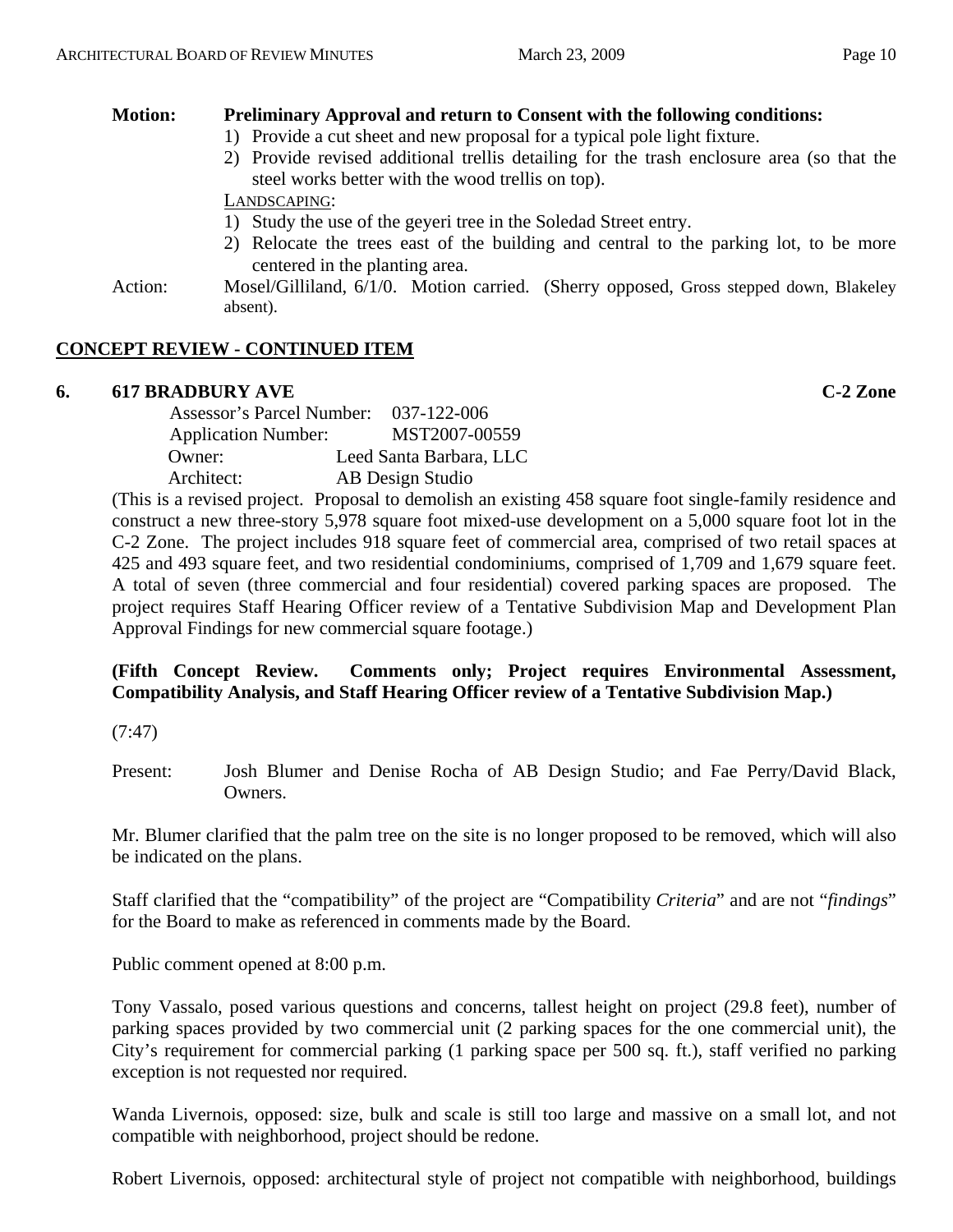are too high and big for small lot, and project lacks adequate landscaping.

Opposition letters from Jim and Kathy Smock, and Paula Westbury were acknowledged by the Board.

Public comment closed at 8:09 p.m.

# **Motion: Continued indefinitely to the Staff Hearing Officer and return to Full Board with comments:**  ARCHITECTURE: 1) Applicant has made considerable effort to reduce the overall mass, bulk, and scale of

- the building, and in reducing the massing away from the north and south property lines; the Board finds the mass, bulk, and scale of the project acceptable.
- 2) Study and confirm the privacy (concerns) of the balconies of the two residential units toward the north and south adjacent neighbors.

LANDSCAPING:

1) Continue to study and confirm the detailing and sustainability of the green screen.

Action: Sherry/Gross, 3/2/1. Motion carried. (Zink/Rivera opposed, Manson-Hing abstained, Aurell/Mosel stepped down, Blakeley absent).

# **ADJOURNMENT:**

**The Full Board meeting adjourned at 8:30 p.m.**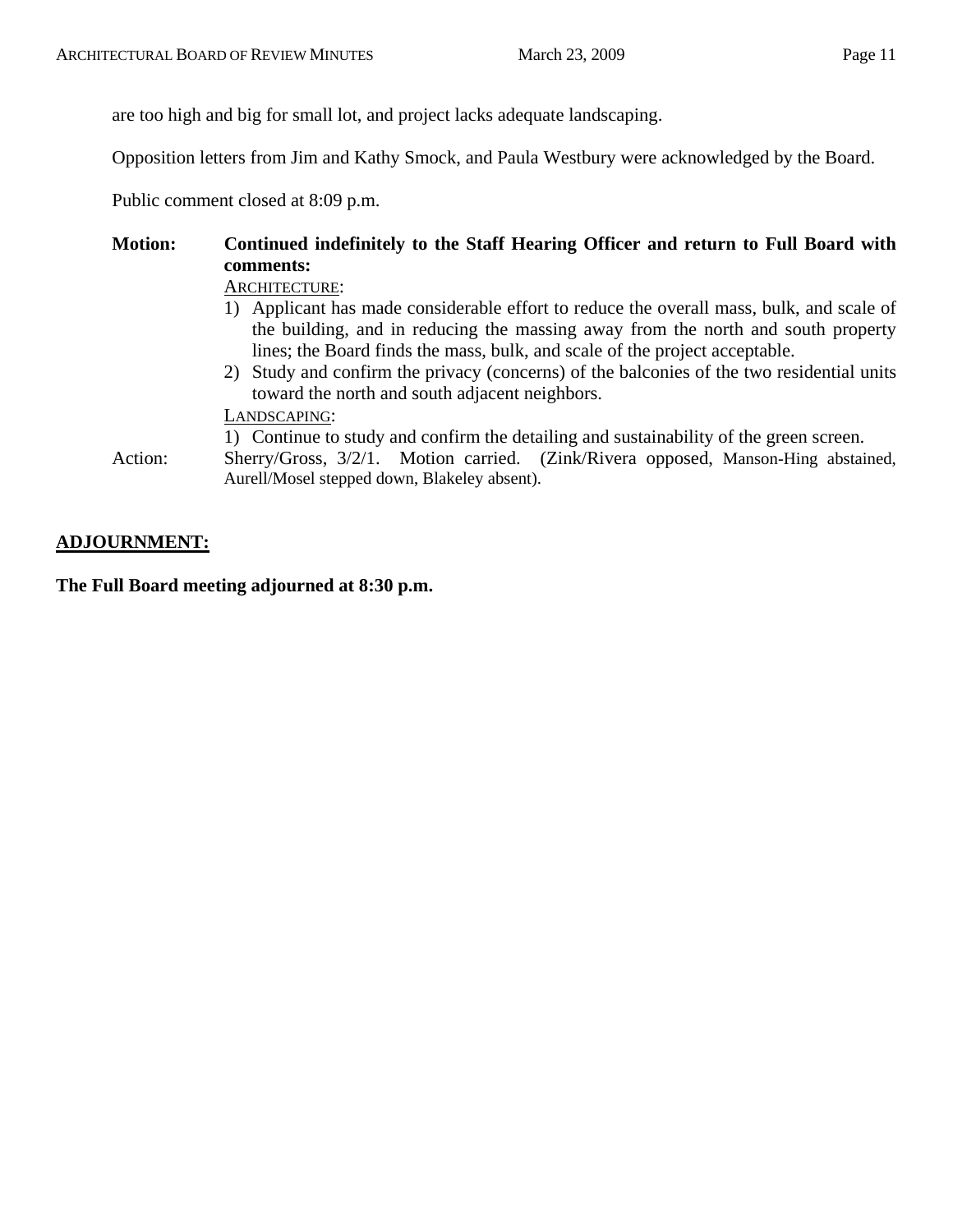# **CONSENT CALENDAR**

## **NEW ITEM**

**A. 1712 ANACAPA ST R-2 Zone** 

| Assessor's Parcel Number:  | 027-111-014                      |  |
|----------------------------|----------------------------------|--|
| <b>Application Number:</b> | MST2008-00435                    |  |
| Owner:                     | Richard Untermann & Gail Elnicky |  |
| Architect:                 | David Van Hoy                    |  |
|                            |                                  |  |

(Proposal to subdivide an existing 23,160 square foot lot and create a three-lot subdivision to include one single-family residence on each proposed lot. Parcel 1 would be 8,140 square feet and would include a new two-story 2,650 square foot single-family residence with a new two-car garage. Parcel 2 would be 7,020 square feet with a new two-story 2,440 square foot square foot single-family residence with a new two-car garage. Parcel 3 would be 8,000 square feet and would be the site for a new twostory 2,720 square foot single-family residence with a new two-car garage. Pedestrian and vehicular access for all three units would be provided by a new 16 foot wide easement along the northwest property line. A total of 869 cubic yards of grading is proposed for the existing parcel. The project requires Planning Commission Review for a Tentative Subdivision Map, a public street waiver, and a street frontage modification.)

# **(Comments only; Project requires Environmental Assessment and Staff Hearing Officer review of a Tentative Subdivision Map.)**

Opposition letters from Monte Fligsten, Catharina and Phil Morreale, and Paula Westbury were acknowledged.

# **Continued indefinitely to the Staff Hearing Officer (SHO) with comments:**

- 1) Supportive of grading as it is balanced on site.
- 2) Relocation of driveway, as proposed, is beneficial to the north neighbor.
- 3) Looks forward to seeing how the applicant treats the north property line.

# **REVIEW AFTER FINAL**

## **B. 1000 BLK W CARRILLO ST 2106 SEG ID**

Assessor's Parcel Number: ROW-002-106 Application Number: MST2008-00350 Owner: City of Santa Barbara/Public Works Department Applicant: Lisa Arroyo, Project Engineer

[Proposed project on the north side of Carrillo Street to include the installation of new sidewalk installation grading and formwork, sidewalk access ramps, curb and gutter, retaining structures (as needed) and landscaping.]

# **(Review After Final for proposed landscaping changes, revised street light at Chino & Carrillo Streets for the Cobra Head light with the standard domus fixture, and the addition of a bus stop, bench, trash and recycling, per city standards, at Chino & Carrillo Streets.)**

An opposition letter from Paula Westbury was acknowledged.

**Approval of Review After Final with conditions: 1)** Light Fixture is acceptable**. 2)** The benches are to be parallel to the curb**. 3)** Sheet L-2 add small planter strip between curb and sidewalk at station 5+30.